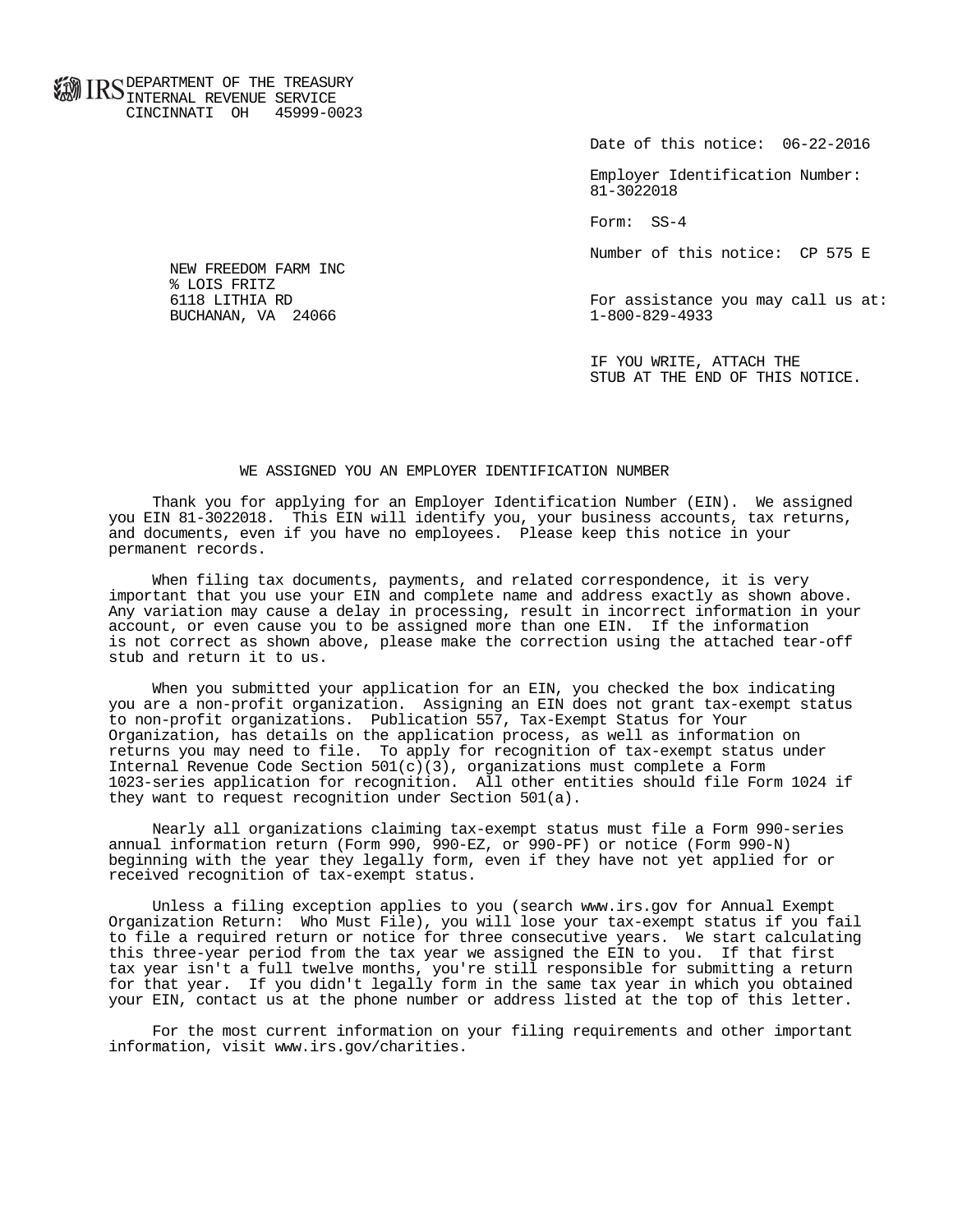#### **IMPORTANT REMINDERS**:

- \* Keep a copy of this notice in your permanent records. **This notice is issued only one time and the IRS will not be able to generate a duplicate copy for you.** You may give a copy of this document to anyone asking for proof of your EIN.
- \* Use this EIN and your name exactly as they appear at the top of this notice on all your federal tax forms.
- \* Refer to this EIN on your tax-related correspondence and documents.
- \* Provide future officers of your organization with a copy of this notice.

 Your name control associated with this EIN is NEWF. You will need to provide this information, along with your EIN, if you file your returns electronically.

 If you have questions about your EIN, you can contact us at the phone number or address listed at the top of this notice. If you write, please tear off the stub at the bottom of this notice and include it with your letter. Thank you for your cooperation.

Keep this part for your records. CP 575 E (Rev. 7-2007)

----------------------------------------------------------------------------------------------

 Return this part with any correspondence so we may identify your account. Please CP 575 E correct any errors in your name or address.

9999999999

| Your Telephone Number Best Time to Call DATE OF THIS NOTICE: 06-22-2016 |                                            |              |  |
|-------------------------------------------------------------------------|--------------------------------------------|--------------|--|
|                                                                         | EMPLOYER IDENTIFICATION NUMBER: 81-3022018 |              |  |
|                                                                         | $FORM:$ $SS-4$                             | <b>NOBOD</b> |  |

 INTERNAL REVENUE SERVICE NEW FREEDOM FARM INC CINCINNATI OH 45999-0023 61118 Literature in the University United States

6118 LITHIA RD<br>BUCHANAN, VA 24066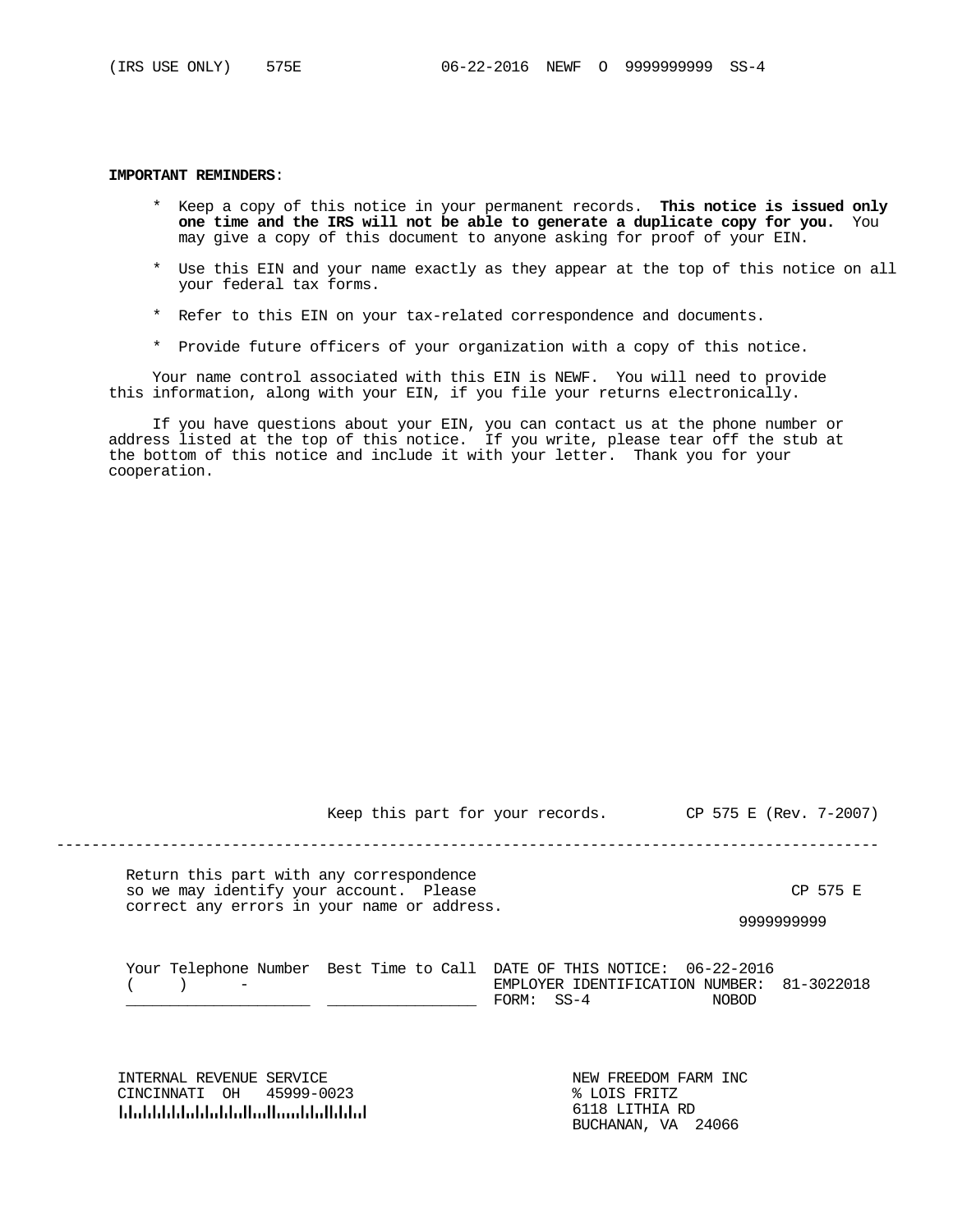$\mathcal{H}^{\mathcal{A}}(\mathcal{A})$ 

, INTERNAL REVENUE SERVICE P. O. BOX 2508 CINCINNATI, OH 45201

**JUL 07 2016** Date:

NEW FREEDOM FARM INC 6118 LITHIA RD BUCHANAN, VA 24066-0000

Employer Identification Number: 81-3022018  $DLN$ : 26053581001606 Contact Person: CUSTOMER SERVICE ID# 31954 Contact Telephone Number:  $(877)$  829-5500 Accounting Period Ending: October 31 Form 990-PF Required: Yes

Effective Date of Exemption: June 20, 2016

Addendum Applies:

No

Dear Applicant:

We're pleased to tell you we determined you're exempt from federal income tax under Internal Revenue Code (IRC) Section  $501(c)$  (3). Donors can deduct contributions they make to you under IRC Section 170. You're also qualified to receive tax deductible bequests, devises, transfers or gifts under Section 2055, 2106, or 2522. This letter could help resolve questions on your exempt status. Please keep it for your records.

DEPARTMENT OF THE TREASURY

Organizations exempt under IRC Section 501(c)(3) are further classified as either public charities or private foundations. We determined you're a private foundation within the meaning of Section 509(a).

You're required to file Form 990-PF, Return of Private Foundation or Section 4947(a)(1) Trust Treated as Private Foundation, annually, whether or not you have income or activity during the year. If you don't file a required return or notice for three consecutive years, your exempt status will be automatically revoked.

If we indicated at the top of this letter that an addendum applies, the enclosed addendum is an integral part of this letter.

the control of the control of the control of the

For important information about your responsibilities as a tax-exempt organization, go to www.irs.gov/charities. Enter "4221-PF" in the search bar to view Publication 4221-PF, Compliance Guide for 501(c)(3) Private Foundations, which describes your recordkeeping, reporting, and disclosure requirements.

## Letter 5437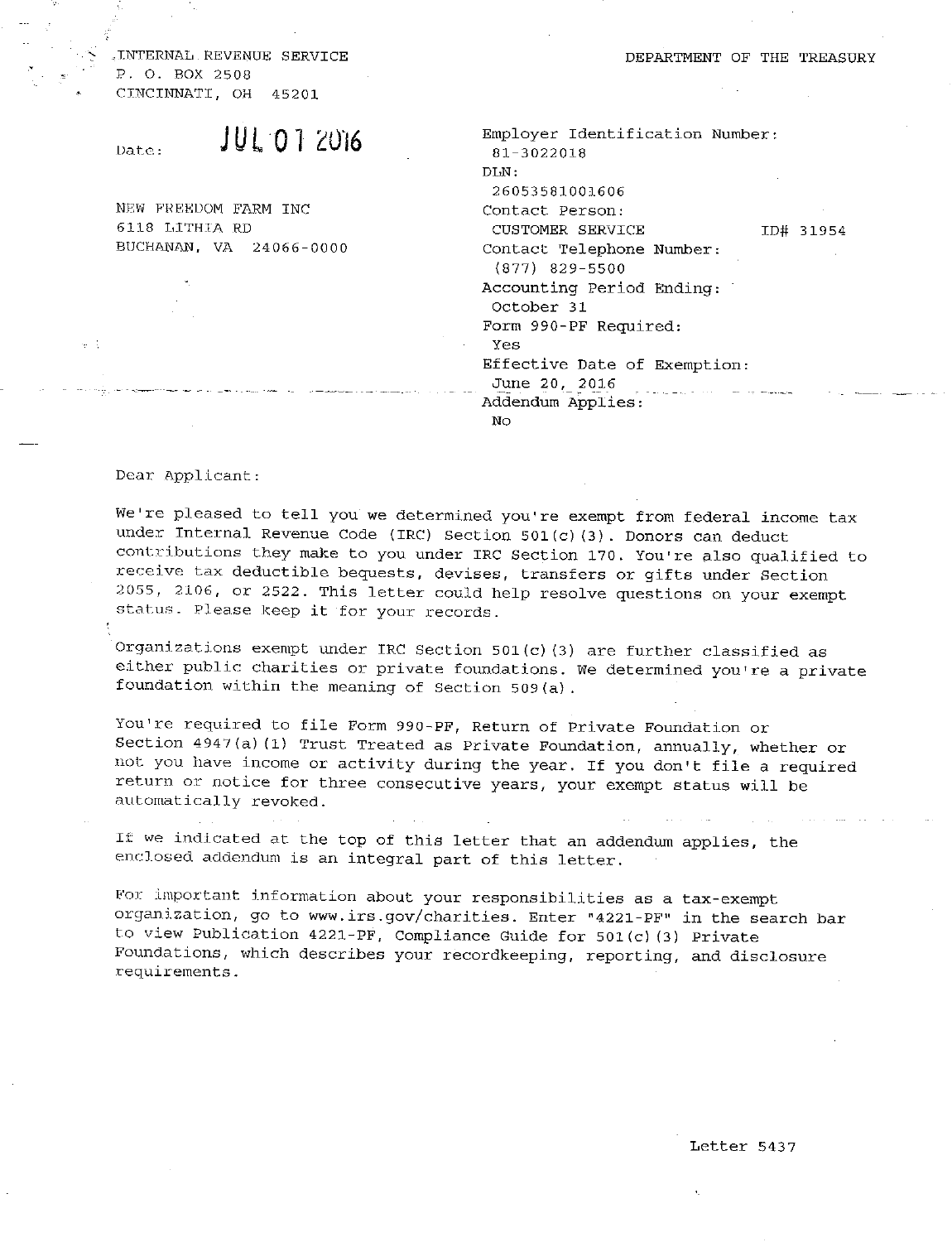

# NEW FREEDOM FARM INC

Sincerely,

Jeffrey I. Cooper Director, Exempt Organizations Rulings and Agreements

the contract of the contract of the contract of

the contract of the contract of the con-

### Letter 5437

**Contractor**